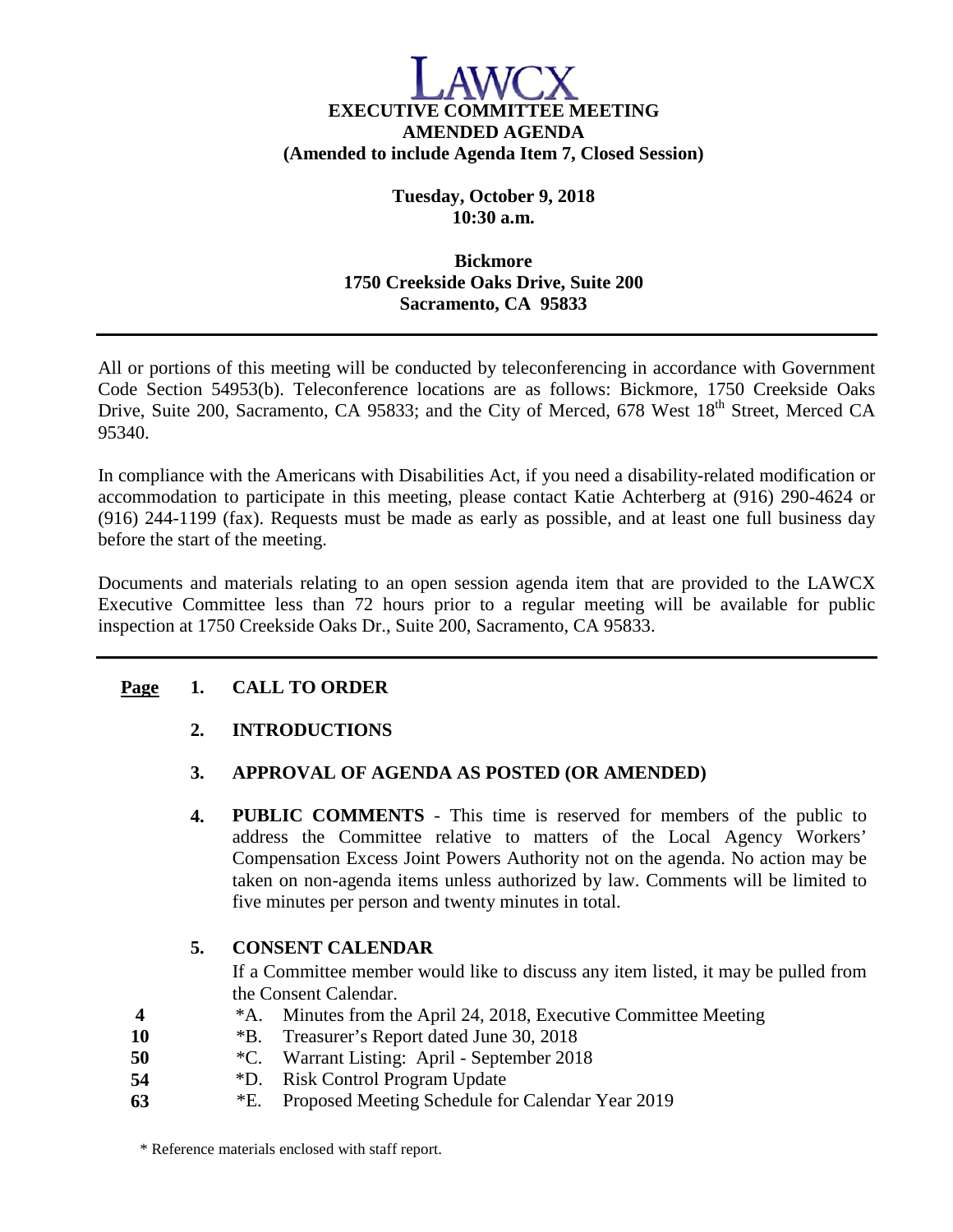**64** \*F. CSAC-EIA's 2018/19 Excess Workers' Compensation Program Premium and Fees

*Recommendation: Approval of the Consent Calendar.*

# **6. ACTION/DISCUSSION ITEMS**

| 65  | $^*A.$          | <b>Annual Investment Policy Review</b>                                                |
|-----|-----------------|---------------------------------------------------------------------------------------|
|     |                 | Recommendation: Review proposed revisions and make a recommendation                   |
|     |                 | to the Board for approval of the Investment Policy.                                   |
| 81  | *B.             | Approve Allocation of Short-Term Funds in the California Asset                        |
|     |                 | Management Program Cash Reserve Portfolio                                             |
|     |                 | Recommendation: Authorize staff to transfer \$15 million from the Local               |
|     |                 | Agency Investment Fund to the CAMP Cash Reserve Portfolio and                         |
|     |                 | complete documents necessary to accomplish the transfer.                              |
| 93  | $\rm ^*C.$      | Draft Actuarial Report with 2019/20 Funding Rates and Discussion of                   |
|     |                 | <b>Confidence Level and Discount Rate</b>                                             |
|     |                 | Recommendation: Receive and review the draft actuarial report and                     |
|     |                 | recommend to the Board of Directors establishing rates for the 2019/20                |
|     |                 | program year at the 80% confidence level and discounted at 2.5%.                      |
| 200 | *D.             | Review of Target Equity Policy, Dividends, and Assessments, and Unaudited             |
|     |                 | Financial Statements as of June 30, 2018                                              |
|     |                 | Recommendation: Review the report on target equity, dividends, and                    |
|     |                 | assessments.                                                                          |
| 227 | Ε.              | <b>Workers' Compensation Claims Auditing Services</b>                                 |
|     |                 | Recommendation: Direct staff to negotiate another contract with Farley                |
|     |                 | Consulting Services for Workers' Compensation Claims Auditing Services                |
|     |                 | for 2019/20 and 2020/2021 or issue a Request for Proposal.                            |
| 228 | $*F.$           | 2017/18 Compliance Survey Results                                                     |
|     |                 | Recommendation: Review and file.                                                      |
| 233 | $\mathcal{G}$ . | Pool Administration Contract and Addendums for Risk Control and Actuarial<br>Services |
|     |                 | Recommendation: Provide direction to staff as needed.                                 |
| 256 | *H.             | Discussion of Options for Strategic Planning                                          |
|     |                 | Recommendation: Provide direction to staff.                                           |
| 263 | Ι.              | Draft Board of Directors Agenda for November 6, 2018                                  |
|     |                 | Recommendation: Provide direction to staff as needed.                                 |
|     |                 |                                                                                       |

#### **7. CLOSED SESSION**

Pursuant to Government Code Section 54956.95(a), the Board of Directors will recess to closed session to discuss the following claims for payment of workers' compensation liability incurred by a local district member of the joint powers agency.

Workers' Compensation:

• Fletcher Raynor vs. City of Ridgecrest (PARSAC)